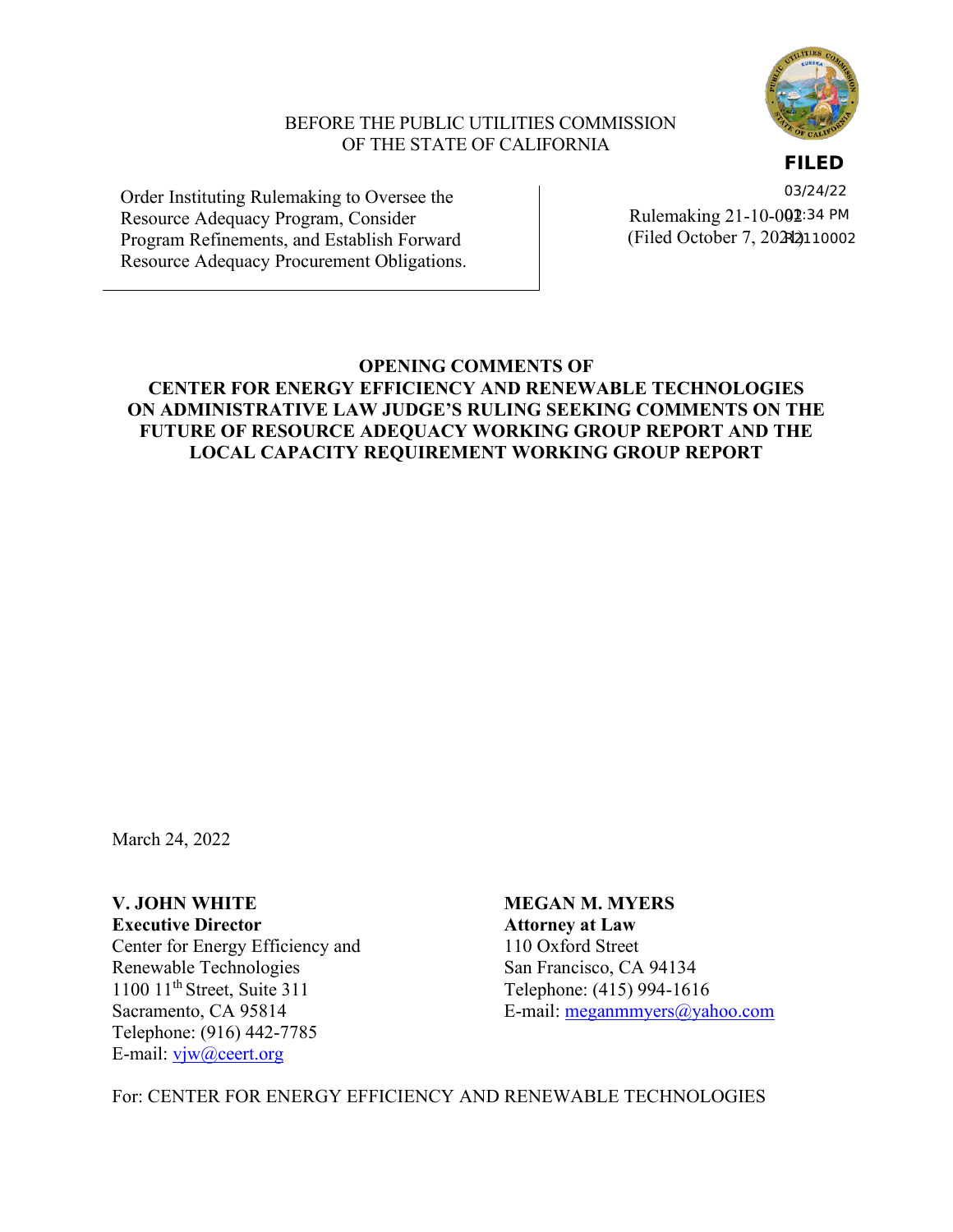#### BEFORE THE PUBLIC UTILITIES COMMISSION OF THE STATE OF CALIFORNIA

Order Instituting Rulemaking to Oversee the Resource Adequacy Program, Consider Program Refinements, and Establish Forward Resource Adequacy Procurement Obligations.

Rulemaking 21-10-002 (Filed October 7, 2021)

# **OPENING COMMENTS OF CENTER FOR ENERGY EFFICIENCY AND RENEWABLE TECHNOLOGIES ON ADMINISTRATIVE LAW JUDGE'S RULING SEEKING COMMENTS ON THE FUTURE OF RESOURCE ADEQUACY WORKING GROUP REPORT AND THE LOCAL CAPACITY REQUIREMENT WORKING GROUP REPORT**

Center for Energy Efficiency and Renewable Technologies (CEERT) appreciates this opportunity to submit its Opening Comments on the Administrative Law Judge's Seeking Comments on the Future of Resource Adequacy Report and the Local Capacity Requirement Working Group Report, issued in this resource adequacy (RA) proceeding on March 4, 2022 (ALJ Ruling). These Opening Comments have been timely filed and served pursuant to the Commission's Rules of Practice and Procedure and the instructions contained in the ALJ Ruling.

### **I. BACKGROUND**

CEERT is a nonprofit public-benefit organization founded in 1990 and based in Sacramento, California. CEERT is a partnership of major private-sector clean energy companies, environmental organizations, public health groups and environmental justice organizations. CEERT designs and fights for policies that promote global warming solutions and increased reliance on clean, renewable energy sources for California and the West. CEERT is working toward building a new energy economy, including cutting contributions to global warming, and reducing dependence on fossil fuels. CEERT has long advocated before the Commission for increased use of preferred resources and for California to move towards a clean energy future.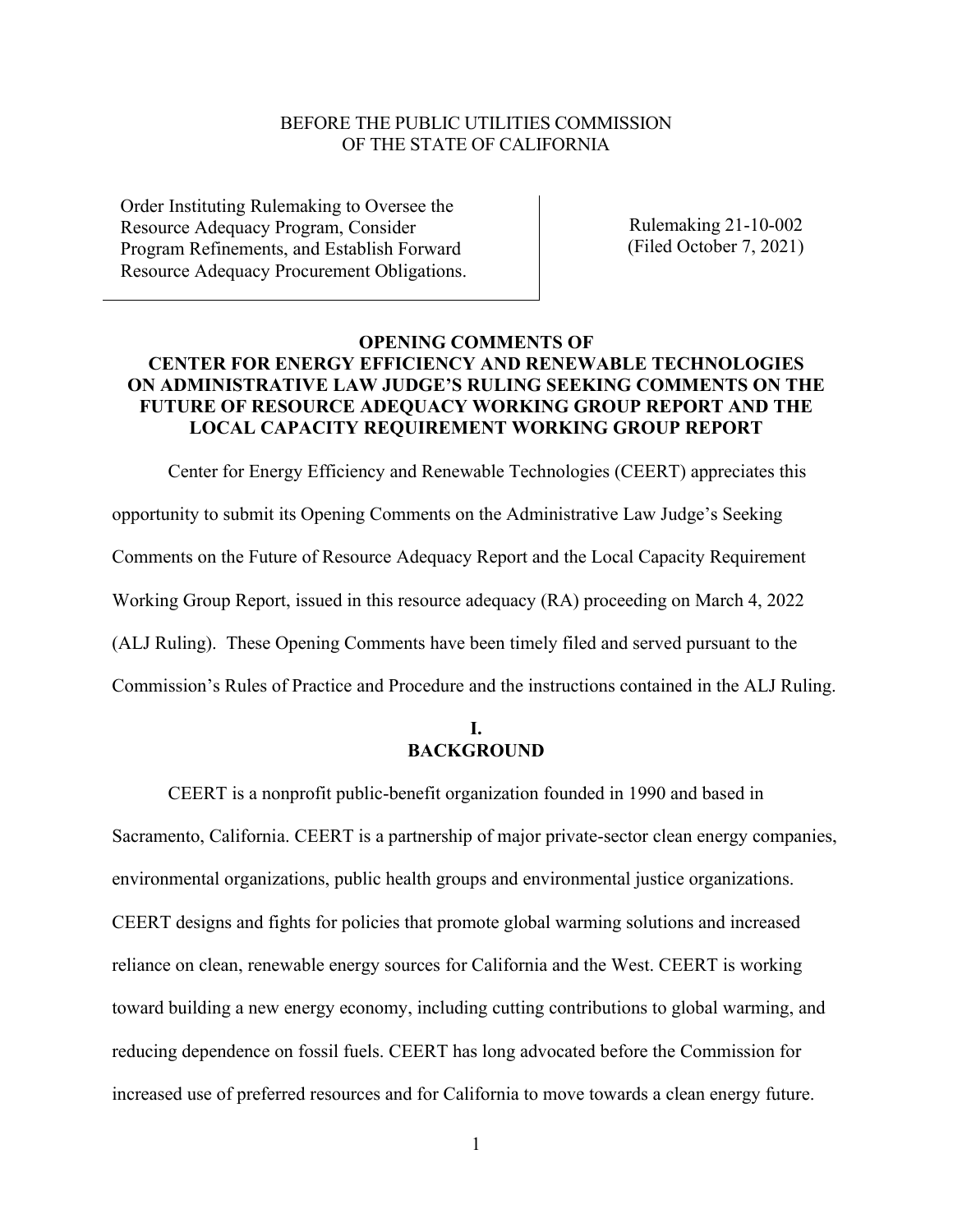#### **II. SUMMARY**

The ALJ Report establishes a comment schedule for the Future of RA Working Group Report (Future of RA Report) and the Local Capacity Requirement (LCR) Working Group Report. CEERT's Opening Comments are limited to the Future of RA Report. CEERT appreciates the progress that has been made in the series of online workshops to refine the Pacific Gas and Electric Company's (PG&E's) slice-of-day proposal. The workshop process has very productive for developing the details for reform of the RA program and should be continued as subsequent details of the program are finalized. Below, CEERT provides its comments on the Future of RA Report.

# **III. CEERT OPENING COMMENTS ON FUTURE OF RA REPORT**

CEERT believes that time is of the essence in advancing reform of the RA Program for implementation in the 2024 compliance year. CEERT understands based on the informal comments from other parties that this 2024 deadline will be challenging. However, the clean energy transition in California is gaining momentum fast as is evidenced in particular by the remarkable growth of battery storage resources on the bulk power system.<sup>1</sup> The RA program urgently needs structural reform to align system needs with the rapid deployment of clean energy resources. Delay in the implementation of RA reform would very likely increase costs of the transition to a rapidly decarbonizing power grid to California's ratepayers.

CEERT, along with many other parties, have indicated support for the Southern California Edison (SCE) proposal for monthly slices of 24 separate hours (Hourly Slice of Day

<sup>&</sup>lt;sup>1</sup> The California Independent System Operator reports that 2,359 megawatts of utility-scale battery storage capacity was added in calendar year 2021.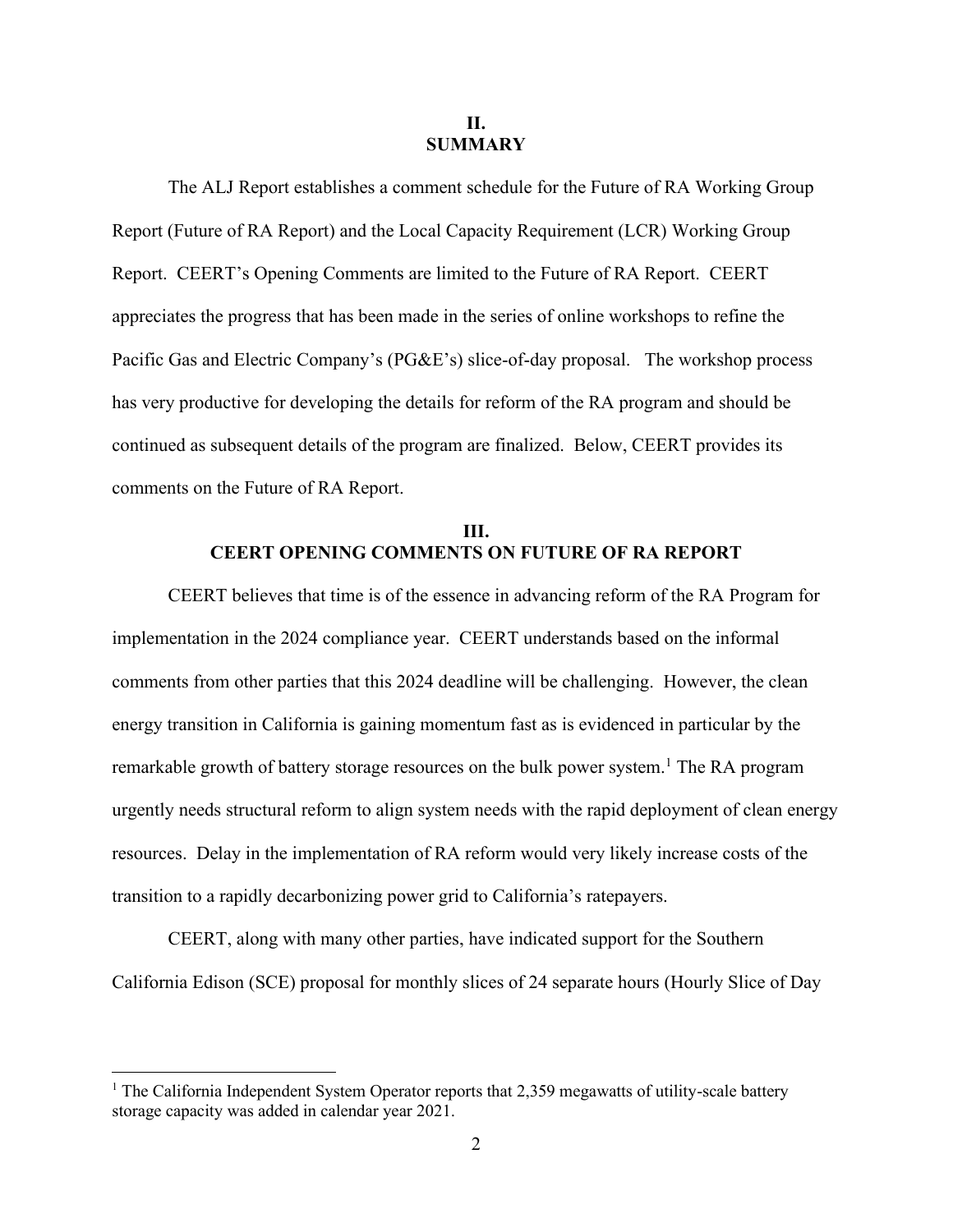Framework).<sup>2</sup> It is reasonable based on the indication of strong support from utilities, other load serving entities and resource providers for the Hourly Slice of Day Framework in informal letters included in the Working Group Report that the Commission quickly adopt this proposal as the framework for moving forward on RA Program reform.<sup>3</sup>

There are open compliance and administrative issues that require further refinement before the Hourly Slice of Day Framework can be implemented. CEERT believes it would be prudent to test new compliance procedures in RA compliance year 2023 to ensure a smooth transition between the current compliance framework and the one to be implemented in RA compliance year 2024. Most importantly, a detailed counting methodology for all resources needs to be carefully calibrated. While there was a strong preference for using exceedance as the way of measuring hourly contribution to capacity, there still needs to be further understanding of important details.

CEERT is working with other parties on implementation details and believes that the issues can be quickly resolved and will be available by 2023. 4 CEERT believes that testing a new compliance reporting template in compliance year 2023 would enable Load Serving Entities (LSEs) to report on resources that are procured for 2024 in a way that can assure the Commission staff that the Hourly Slice of Day Framework is robust across all parts of the state.

<sup>&</sup>lt;sup>2</sup> On February 7, 2022 CEERT together with The Natural Resources Defense Council, the California Energy Storage Alliance, the Solar Energy Industries Association, the Large-scale Solar Association, American Clean Power – California, the California Efficiency + Demand Management Council, the California Large Energy Consumers Association, Southern California Edison, and Pacific Gas and Electric jointly submitted comments supporting 24-hour slice proposal.

<sup>&</sup>lt;sup>3</sup> The Hourly Slice of Day Framework meets the Commission's direction regarding the following goals: 1) More explicitly represents the capacity value for use-limited resources including solar, storage, wind and demand response, 2) Ensures Load Serving Entities procure sufficient resources to charge storage, 3) Replaces the complex and inefficient Maximum Capacity Cap requirements and 4) Is adaptable to future grid needs including winter morning peaks and overnight loads.

<sup>4</sup> CEERT is working with SCE, PG&E, NRDC, GridLab and other parties in the empirical development of month-hour profiles for load and variable renewable resources and comparing with the results of the Energy Division's Loss of Load Expectation Study.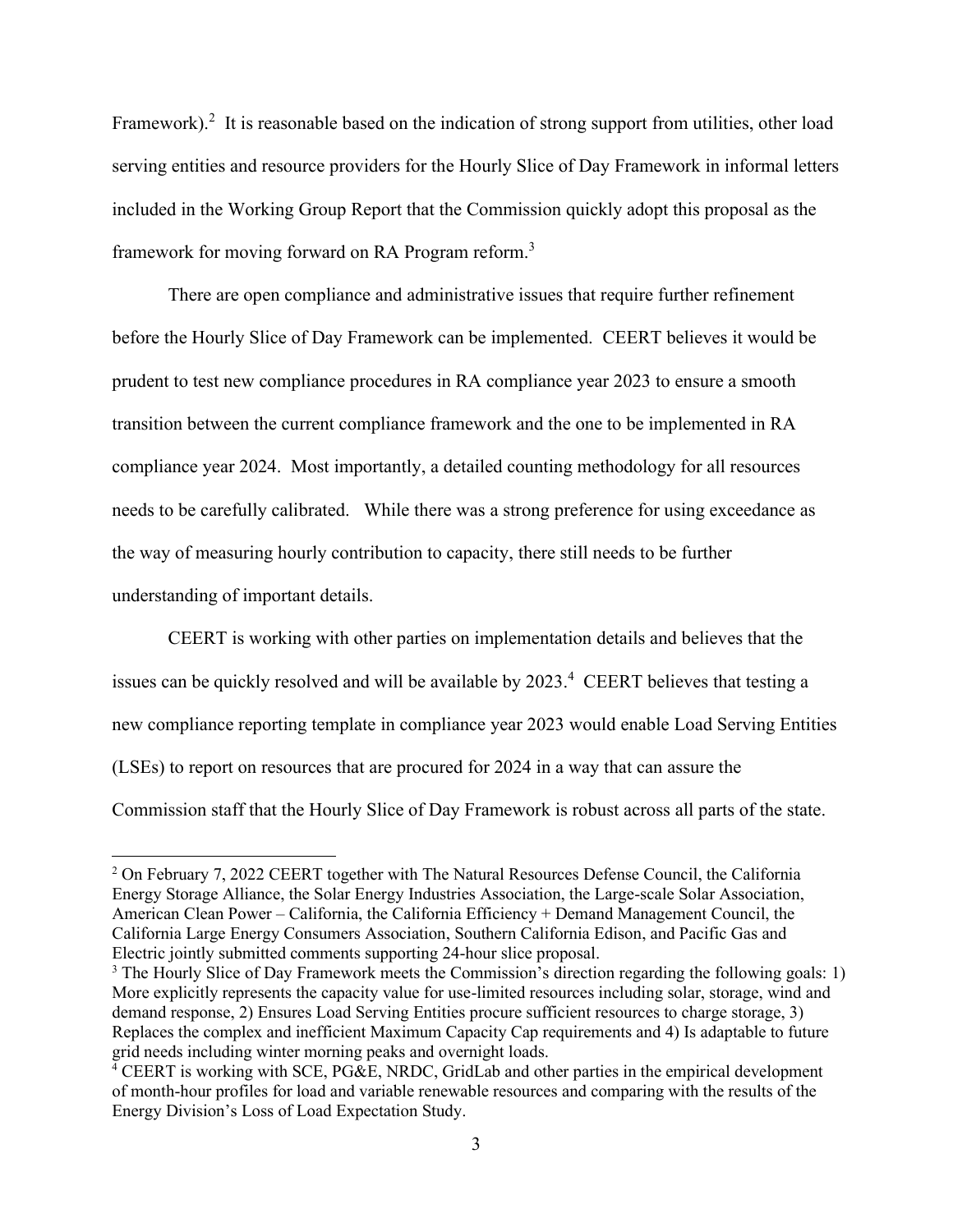The 2023 test year of the Hourly Slice of Day Framework will allow the Commission and LSEs to better how changes to the resource fleet including the rapid adoption of battery storage can be incorporated into a durable RA program that is adaptable as California moves to full decarbonization of the grid while load profiles are changing due to electrification of transportation and other end uses. The 2023 test year will also enable the California Independent System Operator (CAISO) to study in detail how resources will be available during net peak hours in 2024 and beyond.

The Administrative Law Judge to this proceeding has asked parties to provide timelines that reflect path to implementation. CEERT proposes the following timeline:

- Commission adopts the Hourly Slice of Day Framework and directs energy staff to work on compliance details – Q2 2022
- Commission requests the California Energy Commission to provide bottoms-up load profiles for all California Load Serving Entities – Q2 2022
- Finalize variable resource counting rules for Hourly Slice of Day Framework Q3 2022
- Finalize compliance templates for Hourly Slice of Day Framework  $-$  Q3 2022
- Finalize monthly planning reserve margins to be used in RA showing for the Test Year – Q3 2022
- Load Serving Entities begin submitting test annual and monthly RA showings Q4 2022
- Energy Division Staff evaluates test showings and make any necessary revisions to reporting templates– Q2 2023
- Commission adopts order for RA Compliance Year 2024 Q3 2023
	- 4